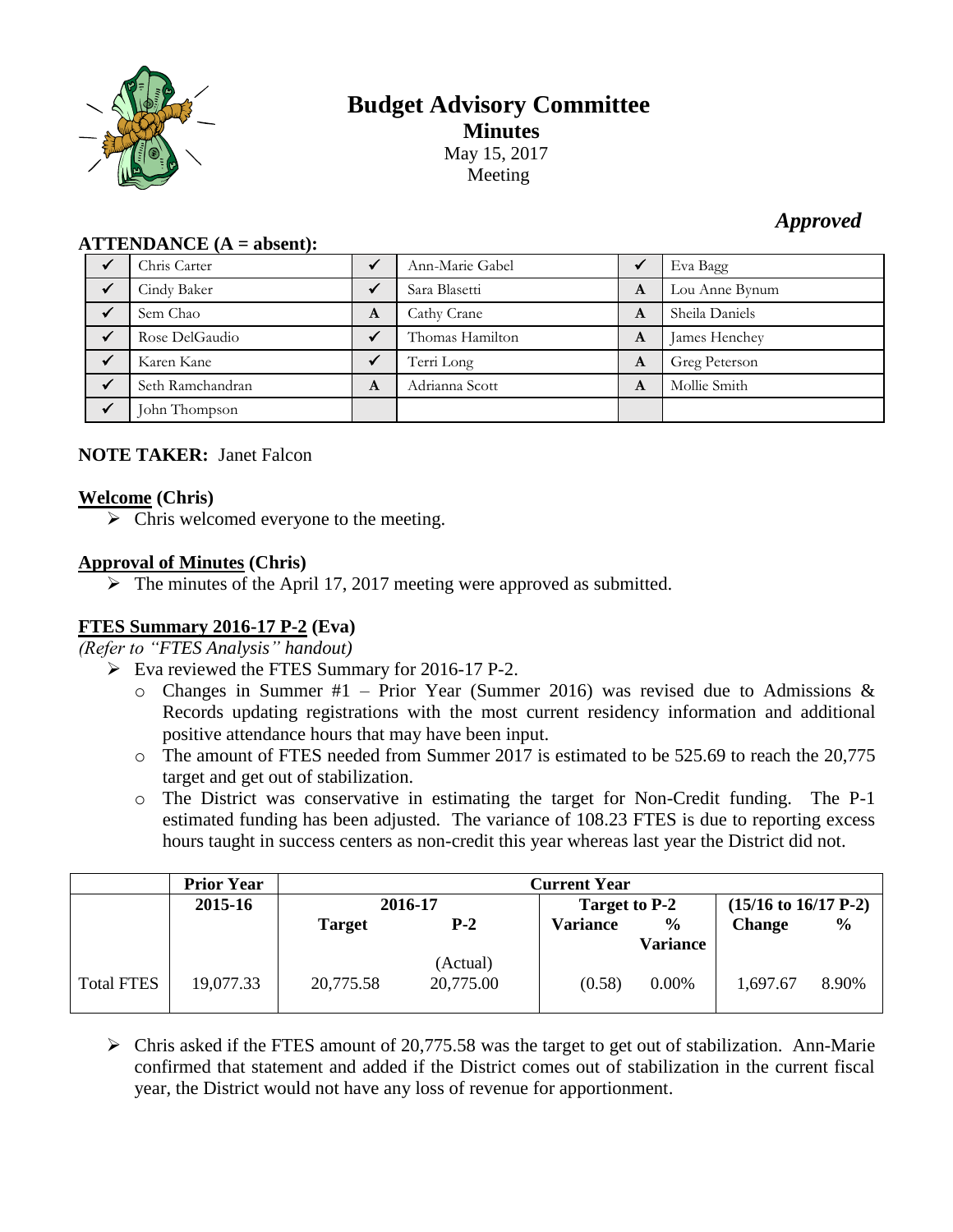### **Apportionment Calculations April Revisions 2015-16 Recalc & 2016-17 (P-2 FTES) (John)**

*(Refer to "Apportionment Calculation – Budget 2015-16 Recalc & 2016-17 P-1 Apportionment – April Revision" handout)*

 $\triangleright$  John discussed the Apportionment Calculations April Revisions 2015-16 Recalc and 2016-17 (P-2) FTES).

|                                       | 2015-16            | 2016-17         |                |                    |
|---------------------------------------|--------------------|-----------------|----------------|--------------------|
|                                       | <b>Recalc</b>      | P-1 Apr Rev.    | 2017-18        | <b>Change from</b> |
|                                       | <b>Annual FTES</b> | <b>P-2 FTES</b> | Proj. May Rev. | 2016-17            |
|                                       | <b>Amount</b>      | <b>Amount</b>   | <b>Amount</b>  | <b>Amount</b>      |
| <b>Total Base Revenue</b>             | 103,656,853        | 102,570,031     | 112,507,654    | 9,937,623          |
| <b>COLA Adjustment</b>                | 978,056            |                 | 1,755,119      | 1,755,119          |
| $(1.02\%/0.0\%/1.56\%/1.56\%)$        |                    |                 |                |                    |
| <b>Restoration/Growth</b>             | (7,769,015)        | 8,382,591       |                | (8,382,591)        |
| <b>Full-Time Faculty Hiring</b>       | 1,054,406          | 91,727          |                | (91, 727)          |
| <b>Base Increase FON</b>              | 4,649,731          | 15,117          |                | (15, 117)          |
| <b>Base Increase Non-FON</b>          |                    | 1,449,327       | 2,768,000      | 1,318,673          |
| <b>Stability Adjustment</b>           | 8,316,945          |                 |                |                    |
| <b>Total Computational Revenue</b>    | 110,886,976        | 112,508,793     | 117,030,773    | 4,521,981          |
| Deficit Factor (0.00%/1.31%/0.50%/-   | 0                  | (1,470,923)     | (585, 154)     | 885,769            |
| $0.81\%$                              |                    |                 |                |                    |
| <b>Adjusted Computational Revenue</b> | 110,886,976        | 111,037,870     | 116,445,620    | 5,407,750          |
| <b>Funded FTES</b>                    | 19,077.33          | 20,775.00       | 20,775.00      | 0.00               |

### **3 rd Quarter Performance Report (General Fund Unrestricted) (John)**

*(Refer to "2016-17 Third Quarter Budget Performance Report" handout)*

- John reviewed the 2016-17 Third Quarter Budget Performance Report**.** 
	- Revenues and Other Sources are projected to be \$123,105,980 and is (\$880,891) below the Adopted Budget. The Loss on BOGG Waivers line item shows a loss of \$206,793 which is for the District's responsibility of not implementing the new guidelines required for BOGG Waivers in Fall 2016, Winter 2017, and Spring 2017.
	- Deficit Factor may be adjusted for P-2.
	- Expenses The savings in Salaries and Benefits are due mainly to vacancies.
- Thomas asked about the BOGG Waiver process for tracking students. Ann-Marie stated there are new processes being put in place in order to capture the students that become ineligible. Within thirty days after the end of the semester, students will get a letter offering suggestions to those that are at risk of losing the BOGG waiver. Students may appeal through Enrollment Services. Students can continue to attend LBCC; however, they will not be eligible for the BOGG Waiver. Admissions and Records is currently contacting students and the total amount projected may be lower. Seth encouraged the requirements for the BOGG Waiver be communicated to the students before the semester. Ann-Marie said the students are informed of the requirements when they are awarded their financial aid. Sara commented that Counseling 1 has a financial aid component in the program. Thomas asked if all the colleges will be implementing this change. Ann-Marie said that all colleges in California are required to report to the Chancellor's Office the BOGG Waiver information.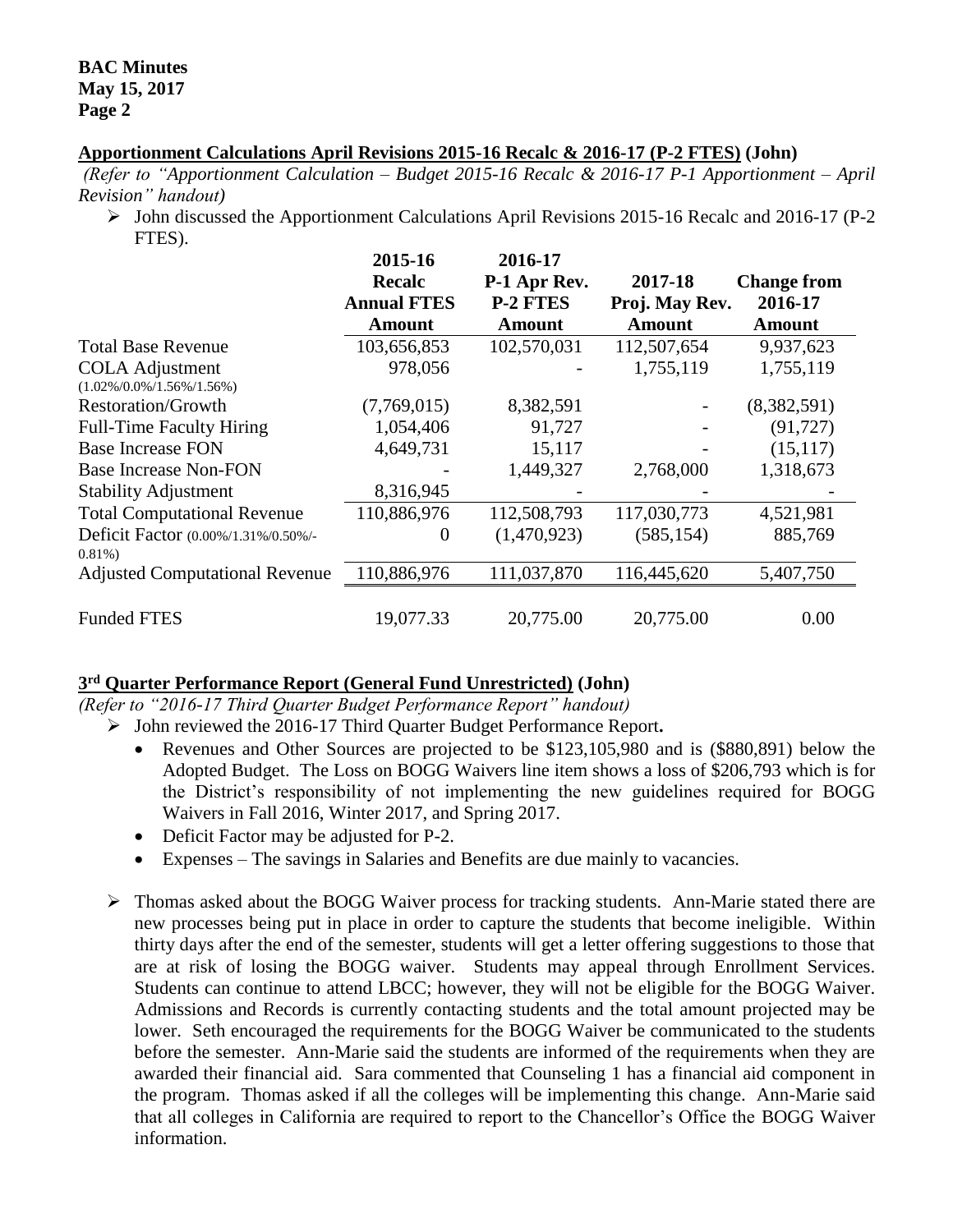#### **BAC Minutes May 15, 2017 Page 3**

- $\triangleright$  Thomas asked about the savings for Classified what percentage is the savings. John said of the total Classified the \$1.2 million represents about 4%. Rose added the 1% cost for a Classified salary rate is \$317,000.
- $\triangleright$  Chris asked about the line item for Professional Services. John confirmed a good portion of the \$3.6 million savings will be carried forward to 2017-18. Funding for one-time mandated costs, instructional equipment, business process review, and the new website will also carry forward. The allocations that were previously made will be honored in 2017-18.
- $\triangleright$  Thomas asked about the status for the new website. Ann-Marie said a soft deployment is currently scheduled for June. Highpoint is another option for students to currently register via a mobile device.
- $\triangleright$  Projected savings in Total Expenditures and Other Outgo is approximately \$6.9 million in savings from the Adopted Budget. The deficit is currently projected at \$4.5 million.
- $\triangleright$  Chris asked how much of the \$4.5 million deficit is considered a structural deficit. Sem said after the carryover of approximately \$4 million in one-time money and the funds spent for the business process review, she estimates the structural deficit would be approximately \$2.5-3 million.
- $\triangleright$  Rose asked for clarification for the savings in Classified Non-Instructional Salaries of \$756,000. Ann-Marie said the amount represents the difference between the current budget of \$15.9 million and the projected expenditures of \$15.2 million. The projected year-end is calculated by taking into account any positions that may be filled within the rest of the fiscal year.
- The Assigned Reserves for the Business Process Reviews and One-time Mandated Costs Carryover will rollover to 2017-18.

### **Fund Balance Projections (2017-18 & 2018-19) (John)**

*(Refer to "LBCC Fund Balance Projection" handout)*

 $\triangleright$  John reviewed the Fund Balance Projections for 2017-18 & 2018-19 focusing on the major changes between the two years. The chart below summarizes the spreadsheet.

|                                              | Projected<br>2017-18 | Projected<br>2018-19 |
|----------------------------------------------|----------------------|----------------------|
| <b>UNRESTRICTED</b>                          |                      |                      |
| <b>Beginning Fund Balance</b>                | 23,841,180           | 12,283,909           |
| Prior Year Revenue (Projection)              | 123, 105, 980        | 126,524,330          |
| <b>Apportionment Changes</b>                 | 5,155,341            | 2,738,194            |
| <b>Other Revenue Changes</b>                 | (1,736,991)          |                      |
| Projected Revenue                            | 126,524,330          | 129,262,524          |
|                                              |                      |                      |
| Prior Year Expense (Projection)              | (127, 559, 988)      | (138,081,601)        |
| <b>New and Restored Positions</b>            | (2,709,221)          |                      |
| <b>Salary Rate Changes</b>                   |                      | (265, 877)           |
| Other Salary & Benefit Changes               | (5,425,800)          | (3,954,000)          |
| <b>Other Expense Changes</b>                 | (2,386,592)          | 4,651,292            |
| Projected Expense                            | (138,081,601)        | (137, 650, 186)      |
|                                              |                      |                      |
| Net Surplus/(Deficit)                        | (11, 557, 271)       | (8,387,662)          |
| <b>Projected Ending Fund Balance</b>         | 12,283,909           | 3,896,247            |
| Percentage of Total Expenses and Other Outgo | 8.90%                | 2.83%                |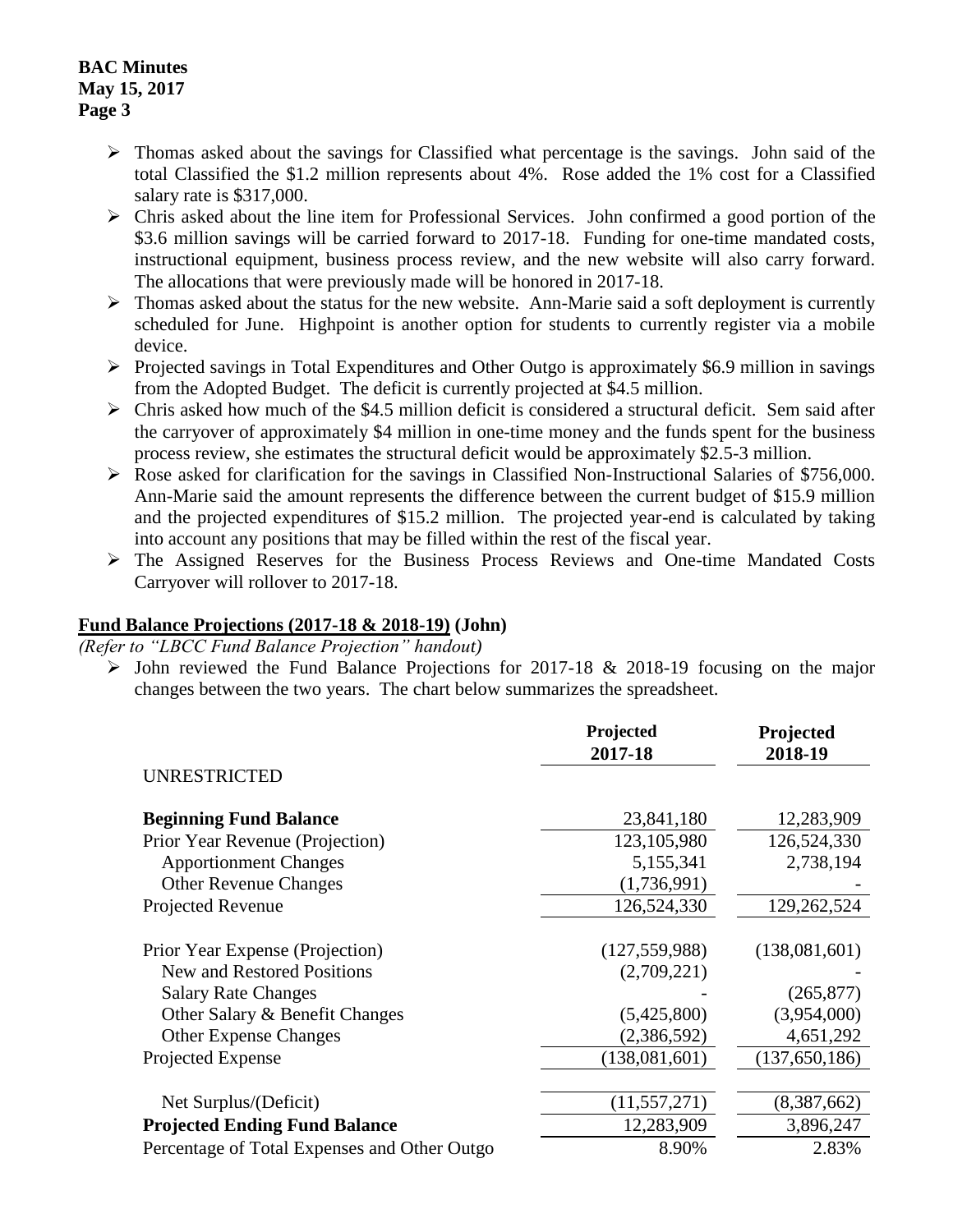- Discussion on PERS and STRS and the implications on the District and the employees in the future. The PERS rate will be 15.5% in 2017-18 and it costs the District an additional 44% of a person's full-time salary to cover all benefits for a Classified employee. When the PERS rates increase in the next few years, it may cost the District close to 60% of a person's salary to cover their benefits.
- $\triangleright$  Ann-Marie noted the budget is increased each year by approximately 4% for Step and Longevity, Health and Welfare, STRS, and PERS. She added at the state level, the advisory group to the Chancellor's Office is reviewing a new funding model. Accountability measures may be put into place in the future.
- $\triangleright$  Karen commented there seems to be very to little hiring of faculty for 2018-19. Ann-Marie agreed and said the District is still looking at what the numbers will be for 2017-18 to determine what the FON numbers will be for 2018-19. Anything less than the FON minimum would have a penalty.

## **State Budget Update (Ann-Marie)**

*(Refer to "May Revise Budget Update" memo and the "Community College Update" handouts)*

- $\triangleright$  Ann-Marie discussed the information the District has received regarding the State Budget Update including the following highlights:
	- May Revise Budget Update was emailed district-wide. There was good news in the May Revise including a base increase with \$3.1 million.
	- \$97 million for COLA at a rate of 1.56% estimating \$1.7 million for LBCC.
	- \$57.8 million (1%) for growth funding estimating \$0 due to flat projections for LBCC.
	- \$183.6 million for a base increase estimating \$3.1 million for LBCC.
	- \$5 million for Full Time Student Success Grants estimated \$88 thousand for LBCC students.
	- \$5.6 million for COLA at a rate of 1.56% for DSPS, EOPS, CalWORKS and the Child Care Tax Bailout program – estimating \$58 thousand for LBCC.
	- $\bullet$  \$20 million for Innovation Awards a competitive grant process so it is unknown whether the District will apply and/or be funded.
	- \$135.8 million for Deferred Maintenance & Instructional Equipment estimating \$0 for LBCC in 2017-18. These funds are considered contingency funds and will not be distributed until June 2019. If the funding holds for June 2019, it is estimated LBCC will receive \$2.5 million at that time. The State has been overpaying the districts in appropriations and have decided to budget the amounts in this unique manner.
	- \$46.5 million for Proposition 39 energy efficiency projects estimating \$841,000 for LBCC to use towards lighting retrofits.
	- \$150 million for Guided Pathways LBCC estimate is unknown at this time since the funding allocation formula has not been created yet.
	- \$10 million for an Online Education Initiative learning management system, CANVAS.
	- S6 million for the integrated library service system through the Chancellor's Office to be used statewide ultimately saving the colleges money.
	- The budget process now goes through the Assembly and the Senate. The Governor is expected to sign the budget by July 1, 2017.
- $\triangleright$  Thomas asked about the growth rate for the District. Ann-Marie responded the current growth rate is 0.5% of our FTES which equals approximately 100 FTES. If the District grows by 1 FTES, we would qualify for growth funding with a maximum of 100 FTES for 2017-18.